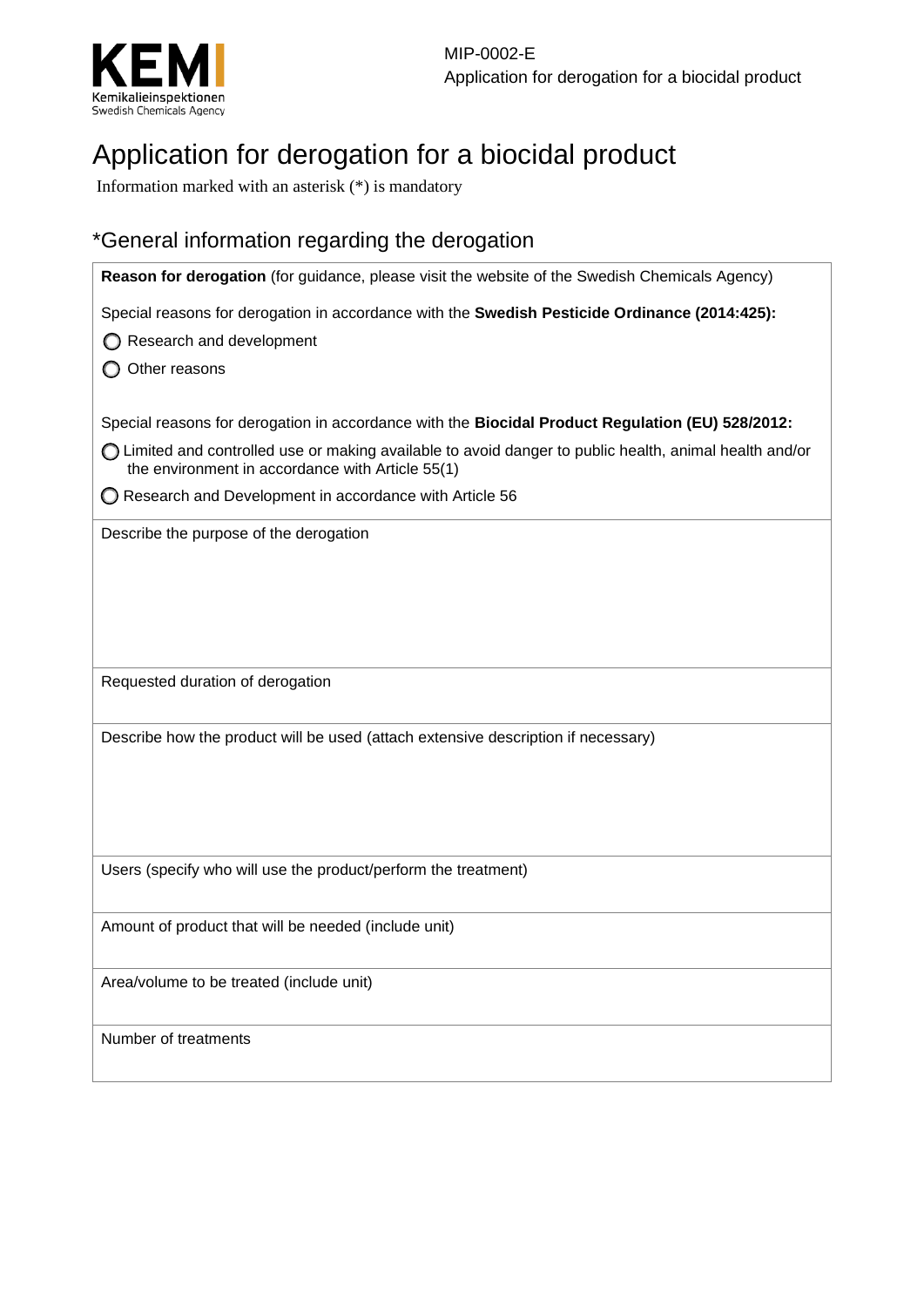# Application for derogation for a biocidal product

#### Information about the product

| Swedish product authorisation no.<br>(if applicable) |  |  |  |
|------------------------------------------------------|--|--|--|
| *Type of biocidal product                            |  |  |  |
|                                                      |  |  |  |
|                                                      |  |  |  |
|                                                      |  |  |  |

#### \*For chemical biocidal products:

List the CAS-numbers and full names for each of the active substances in the product

| No. | CAS-no. | Name of active substance |
|-----|---------|--------------------------|
|     |         |                          |
| 2   |         |                          |
| 3   |         |                          |
| 4   |         |                          |
| 5   |         |                          |

#### \*For biological biocidal products:

List the full name(s) of the active organism(s) in the biocidal product

| No. | Name of organism | <b>GMO</b>                   |
|-----|------------------|------------------------------|
|     |                  | $\bigcirc$ Yes $\bigcirc$ No |
| 2   |                  | $O$ Yes $O$ No               |
| 3   |                  | $O$ Yes $O$ No               |

#### Appendixes to the application

Please observe that all the studies, risk assessments, and study designs referred to in this application must be made available to the Swedish Chemicals Agency in full text. This also includes studies not owned by you, for instance, if you have a Letter of Access.

If a Letter of Access is submitted, it shall follow the "Guidelines on Letter of Access" as found on our website.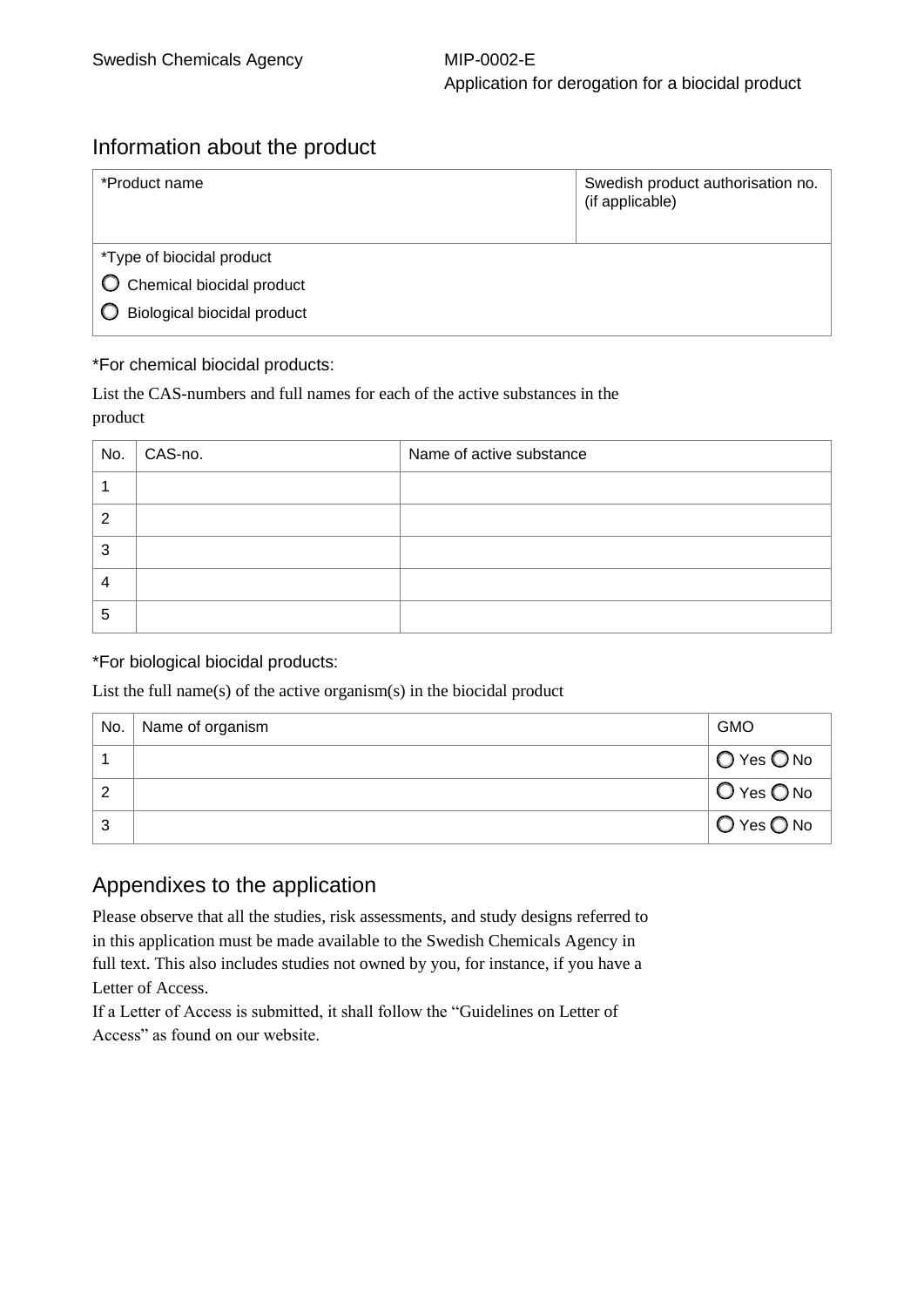### \*Information about the applicant

| <b>Company Name</b>  | Company's registration no.         |
|----------------------|------------------------------------|
| Address              | Telephone no. (incl. country code) |
| Postal code and town | Contact person                     |
| Country              | E-mail address                     |

### Invoicing information for application fee

On our website, there is a tool and a list that can give you an estimate of the application fee.

| *Company name                                         | *VAT no.                           |  |
|-------------------------------------------------------|------------------------------------|--|
| *Invoicing address                                    | *Contact person (name/e-mail/tel)  |  |
| *Postal code and town                                 | <i>*Country</i>                    |  |
| Peppol-invoice                                        | Peppol-invoice no. (if applicable) |  |
| Invoice reference (purchase order no./your reference) |                                    |  |